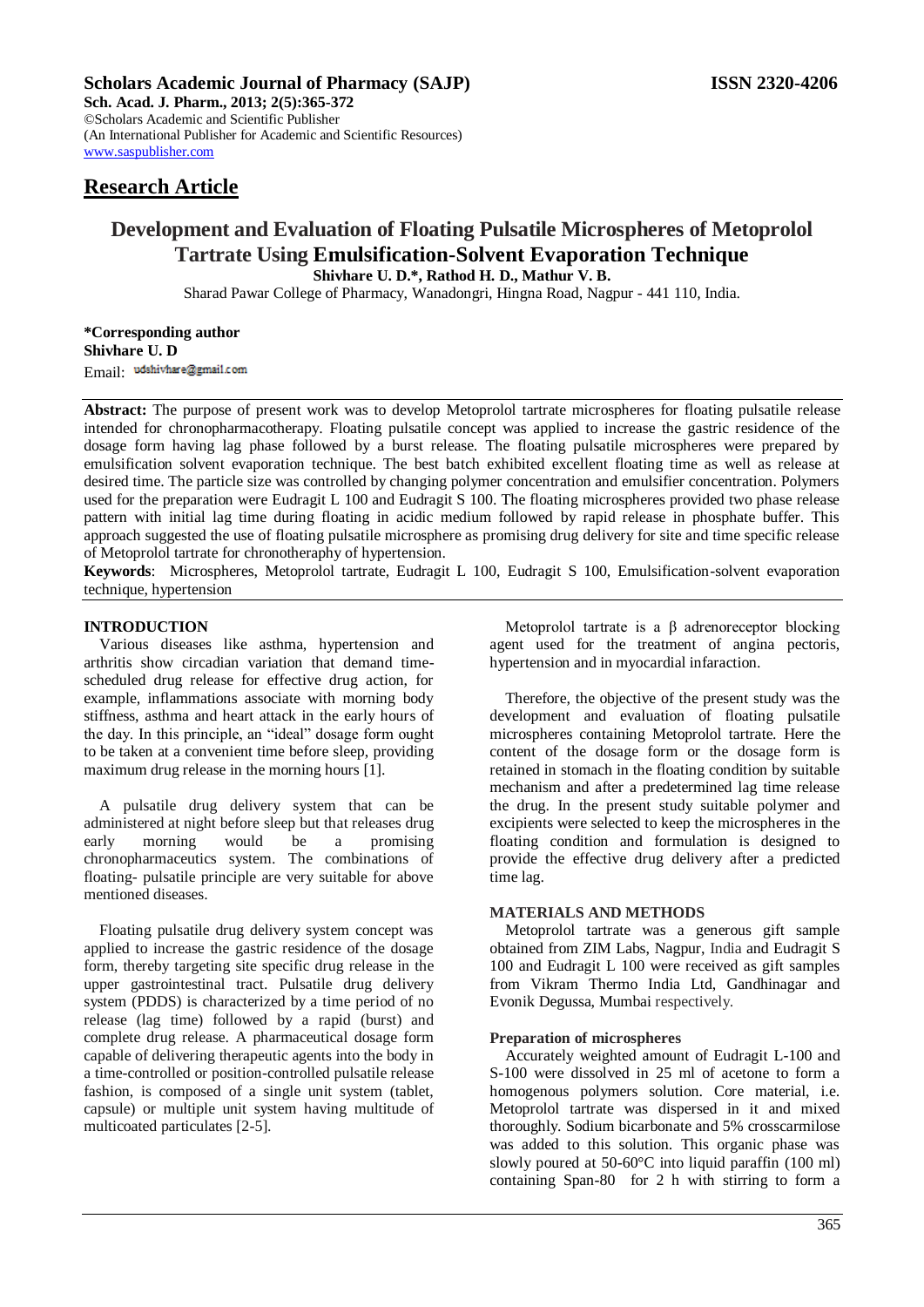uniform emulsion. Thereafter, it was allowed to attain room temperature and stirring was continued until residual acetone evaporated and smooth-walled, rigid and discrete microspheres were formed. The microspheres were collected by decantation and the product was washed with n-hexane and dried at room temperature for 3 hrs [6].

#### **Particle size analysis**

Particle size of microspheres was determined by using an optical microscope under regular polarized light, and the mean particle size was calculated by measuring 100 particles with the help of a calibrated ocular micrometer [7-8].

#### **Determination of encapsulation efficiency**

About 10 mg of accurately weighed drug loaded microspheres were added into 10 ml of methanol and the drug concentration were determined spectrophotometrically at 223 nm in UV-visible spectrophotometer [9]. Encapsulation efficiency was calculated by the following formula:

Encapsulation efficiency (
$$
\%
$$
) =  $\frac{\text{Experiment al drug content } x 100}{\text{Theoretical drug content}}$ 

#### **Floating ability of microspheres:**

Floating microspheres (100 mg) were placed in 0.1 N HCl (100 ml) containing 0.02% Tween 80. The mixture was stirred at 100 rpm using a magnetic stirrer and the floating times were recorded [10].

#### *In vitro* **drug release studies:**

The dissolution studies of the microspheres equivalent to 100mg of metoprolol tartrate were

performed using Dissolution Apparatus USP Type II. Volume of the dissolution medium was 900 ml with a stirring speed of 100 rpm and the temperature was maintained at 37 °C  $\pm$  0.5°C. These conditions were kept constant for all studies.The drug release study was carried out in 0.1 N HCl (pH 1.2) for a time period equivalent to floating time which varied for each batches of microspheres, followed by dissolution in phosphate buffer, pH 7.4 till complete release of drug. During dissolution 10 ml sample was withdrawn at different time intervals of 1 to 12 h and same was replaced with equal volume of fresh medium. The withdrawn samples were filtered through Whatmann filter paper no.42 and absorbance was measured at 223 nm using UV–Visible Spectrophotometer [11].

Cumulative percent drug released was found out at each time interval and graph was plotted between cumulative % drug released and time in h.

#### **Treatment of drug release data with different kinetic equations:**

Analysis of drug release from microspheres was performed with a flexible model that can identify the contribution to overall kinetics, mechanism of drug release and the dissolution data obtained for optimized formulation was treated with the different release kinetic equations [12].

### **RESULTS AND DISCUSSION**

Floating pulsatile microspheres were prepared using emulsification solvent evaporation technique. Table 1 shows the composition of various formulations.

**Table 1: Formulation Composition of Floating Pulsatile Microspheres of Metoprolol Tartrate**

| Sl. No. | <b>Formulation code</b> | <b>Drug</b> | Polymer | <b>Sodium Bicarbonate</b> | Span 80        |
|---------|-------------------------|-------------|---------|---------------------------|----------------|
| 1.      | A <sub>1</sub>          | 200         | 200     | 0.5                       | 1              |
| 2.      | A2                      | 200         | 200     | 0.5                       | 1.5            |
| 3.      | A3                      | 200         | 200     | 0.5                       | 2              |
| 4.      | A <sub>4</sub>          | 200         | 200     | 0.5                       | 2.5            |
| 5.      | B1                      | 200         | 200     | $\mathbf{1}$              | $\mathbf{1}$   |
| 6.      | B2                      | 200         | 200     | 1                         | 1.5            |
| 7.      | B <sub>3</sub>          | 200         | 200     | 1                         | 2              |
| 8.      | <b>B4</b>               | 200         | 200     | $\mathbf{1}$              | 2.5            |
| 9.      | C1                      | 200         | 200     | 1.5                       | $\mathbf{1}$   |
| 10.     | C <sub>2</sub>          | <b>200</b>  | 200     | 1.5                       | 1.5            |
| 11.     | C <sub>3</sub>          | 200         | 200     | 1.5                       | $\overline{2}$ |
| 12.     | C <sub>4</sub>          | 200         | 200     | 1.5                       | 2.5            |
| 13.     | D1                      | 200         | 200     | $\overline{2}$            | $\mathbf{1}$   |
| 14.     | D <sub>2</sub>          | <b>200</b>  | 200     | $\overline{2}$            | 1.5            |
| 15.     | D <sub>3</sub>          | 200         | 200     | $\overline{2}$            | $\overline{2}$ |
| 16.     | D <sub>4</sub>          | 200         | 200     | $\overline{2}$            | 2.5            |
| 17.     | E1                      | 200         | 400     | 0.5                       | $\mathbf{1}$   |
| 18.     | E2                      | <b>200</b>  | 400     | 0.5                       | 1.5            |
| 19.     | E3                      | 200         | 400     | 0.5                       | $\overline{2}$ |
| 20.     | E <sub>4</sub>          | <b>200</b>  | 400     | 0.5                       | 2.5            |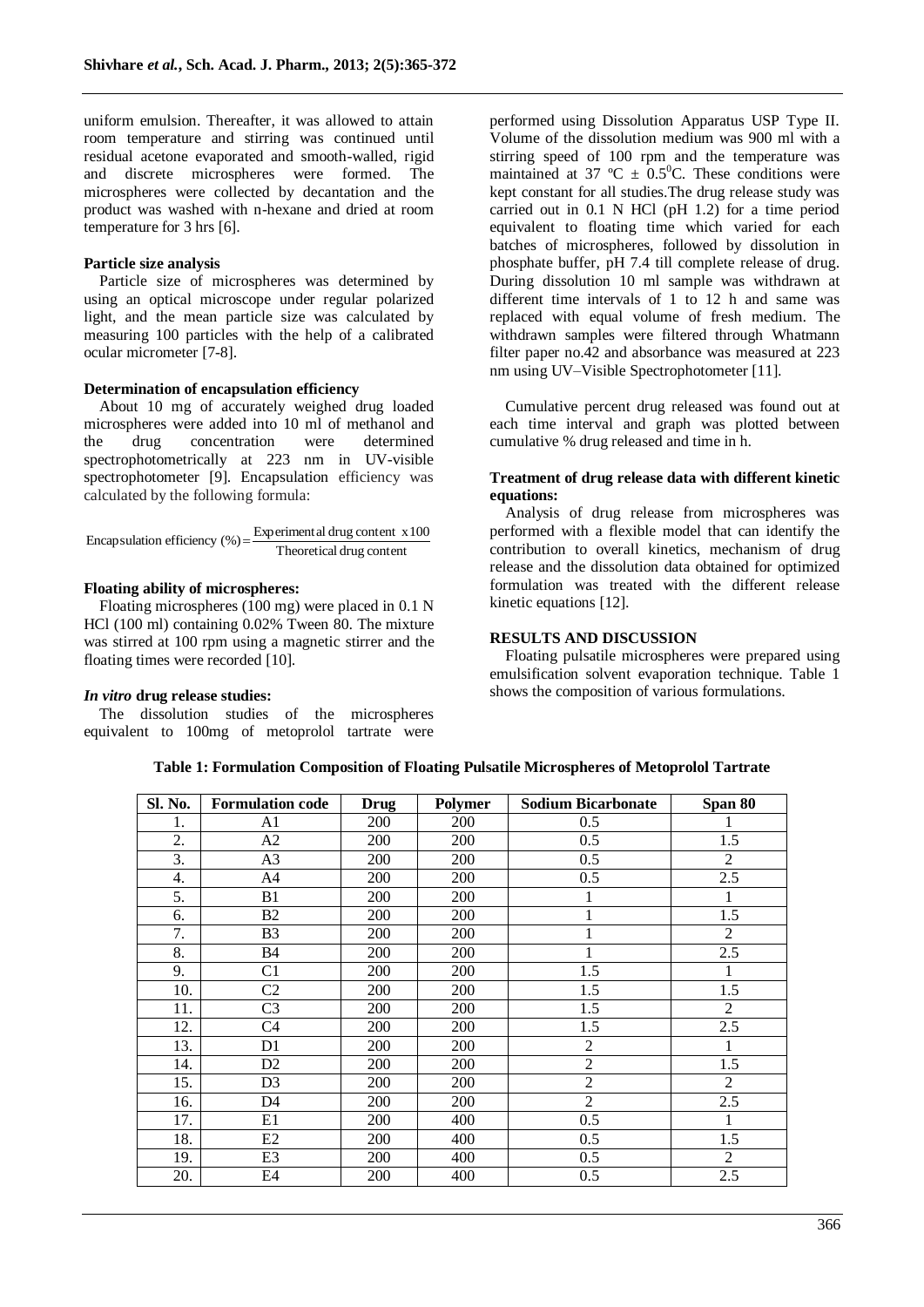| 21.               | F1                       | 200 | 400 |                | 1                |
|-------------------|--------------------------|-----|-----|----------------|------------------|
| 22.               | F2                       | 200 | 400 | 1              | $\overline{1.5}$ |
| 23.               | F3                       | 200 | 400 | $\mathbf 1$    | $\overline{2}$   |
| 24.               | F4                       | 200 | 400 | $\mathbf{1}$   | $2.\overline{5}$ |
| 25.               | G <sub>1</sub>           | 200 | 400 | 1.5            | $\mathbf{1}$     |
| 26.               | $\overline{G2}$          | 200 | 400 | 1.5            | $\overline{1.5}$ |
| 27.               | G <sub>3</sub>           | 200 | 400 | 1.5            | $\overline{2}$   |
| 28.               | G <sub>4</sub>           | 200 | 400 | 1.5            | 2.5              |
| 29.               | $\overline{H}1$          | 200 | 400 | $\overline{2}$ | $\overline{1}$   |
| 30.               | H2                       | 200 | 400 | $\overline{2}$ | 1.5              |
| 31.               | H <sub>3</sub>           | 200 | 400 | $\overline{2}$ | $\boldsymbol{2}$ |
| $\overline{32}$ . | H <sub>4</sub>           | 200 | 400 | $\overline{2}$ | 2.5              |
| 33.               | $\mathbf{I}1$            | 200 | 600 | 0.5            | $\overline{1}$   |
| 34.               | I2                       | 200 | 600 | 0.5            | $\overline{1.5}$ |
| $\overline{35}$ . | $\overline{13}$          | 200 | 600 | 0.5            | $\overline{2}$   |
| 36.               | I4                       | 200 | 600 | 0.5            | 2.5              |
| $\overline{37}$ . | $\mathbf{J}1$            | 200 | 600 | $\mathbf{1}$   | $\mathbf{1}$     |
| 38.               | J2                       | 200 | 600 | $\overline{1}$ | 1.5              |
| 39.               | J3                       | 200 | 600 | $\mathbf{1}$   | $\overline{2}$   |
| 40.               | $\ensuremath{\text{J4}}$ | 200 | 600 | $\mathbf{1}$   | $\overline{2.5}$ |
| 41.               | K1                       | 200 | 600 | 1.5            | $\mathbf{1}$     |
| 42.               | K2                       | 200 | 600 | 1.5            | 1.5              |
| 43.               | K3                       | 200 | 600 | 1.5            | $\overline{2}$   |
| 44.               | K4                       | 200 | 600 | 1.5            | 2.5              |
| 45.               | L1                       | 200 | 600 | $\sqrt{2}$     | $\mathbf{1}$     |
| 46.               | L2                       | 200 | 600 | $\overline{2}$ | $1.5\,$          |
| 47.               | L <sub>3</sub>           | 200 | 600 | $\overline{2}$ | $\overline{2}$   |
| 48.               | L4                       | 200 | 600 | $\overline{2}$ | 2.5              |

The effects of polymer concentration, emulsifier concentrations and sodium bicarbonate on the particle size, angle of repose aother properties of microspheres were studied (Table 2)

| Code           | Mean<br>Particle<br>size $(\mu m)$ | Angle<br>of<br>repose | <b>Bulk</b><br>density<br>$(g/cm^3)$ | <b>Tapped</b><br>density<br>$(g/cm^3)$ | Carr's<br><b>Index</b><br>$(\%)$ | Hausner's<br>ratio | <b>Encapsulation</b><br><b>Efficiency</b><br>(%) | <b>Floating</b><br><b>Time</b><br>(min) | <b>Drug</b><br><b>Content</b><br>$(\%)$ |
|----------------|------------------------------------|-----------------------|--------------------------------------|----------------------------------------|----------------------------------|--------------------|--------------------------------------------------|-----------------------------------------|-----------------------------------------|
|                |                                    | $(\theta)$            |                                      |                                        |                                  |                    |                                                  |                                         |                                         |
| A1             | 712.9±18.4                         | 35.52                 | 0.285                                | 0.322                                  | 11.49                            | 1.12               | 73.12                                            | 135                                     | 36.56                                   |
| A2             | $696.1 \pm 12.5$                   | 32.00                 | 0.294                                | 0.338                                  | 13.01                            | 1.14               | 72.98                                            | 145                                     | 36.49                                   |
| A3             | $679.4 \pm 11.2$                   | 29.03                 | 0.298                                | 0.363                                  | 17.90                            | 1.21               | 72.22                                            | 150                                     | 36.11                                   |
| A4             | $655.8 \pm 15.8$                   | 27.74                 | 0.303                                | 0.370                                  | 18.10                            | 1.22               | 71.34                                            | 160                                     | 35.67                                   |
| B1             | $722.3 \pm 23.3$                   | 34.56                 | 0.289                                | 0.350                                  | 17.42                            | 1.21               | 73.35                                            | 200                                     | 36.67                                   |
| B <sub>2</sub> | $706.8 \pm 19.3$                   | 31.21                 | 0.294                                | 0.392                                  | 25.00                            | 1.33               | 72.86                                            | 215                                     | 36.43                                   |
| B <sub>3</sub> | $687.0 \pm 13.7$                   | 28.36                 | 0.317                                | 0.392                                  | 19.13                            | 1.23               | 72.42                                            | 230                                     | 36.21                                   |
| <b>B4</b>      | $632.5 \pm 8.3$                    | 27.11                 | 0.327                                | 0.425                                  | 23.05                            | 1.26               | 71.55                                            | 245                                     | 35.77                                   |
| C <sub>1</sub> | 783.6±9.2                          | 33.66                 | 0.298                                | 0.363                                  | 17.90                            | 1.21               | 73.85                                            | 255                                     | 36.92                                   |
| C <sub>2</sub> | $752.1 \pm 8.1$                    | 30.45                 | 0.303                                | 0.370                                  | 18.10                            | 1.22               | 73.19                                            | 265                                     | 36.59                                   |
| C <sub>3</sub> | $724.0 \pm 18.8$                   | 27.74                 | 0.333                                | 0.392                                  | 15.05                            | 1.17               | 72.78                                            | 270                                     | 36.39                                   |
| C <sub>4</sub> | 712.5±19.9                         | 26.56                 | 0.338                                | 0.434                                  | 22.11                            | 1.28               | 71.41                                            | 285                                     | 35.70                                   |
| D <sub>1</sub> | 747.0±19.6                         | 32.82                 | 0.317                                | 0.392                                  | 19.13                            | 1.23               | 73.22                                            | 260                                     | 36.61                                   |
| D <sub>2</sub> | $718.2 \pm 23.7$                   | 29.72                 | 0.327                                | 0.392                                  | 16.58                            | 1.19               | 72.86                                            | 275                                     | 36.43                                   |
| D <sub>3</sub> | $682.0 \pm 33.6$                   | 27.74                 | 0.370                                | 0.434                                  | 14.74                            | 1.17               | 72.64                                            | 280                                     | 36.32                                   |
| D <sub>4</sub> | $664.8 \pm 15.8$                   | 25.96                 | 0.392                                | 0.465                                  | 15.69                            | 1.18               | 71.29                                            | 295                                     | 35.64                                   |
| E1             | 889.6±11.5                         | 31.21                 | 0.327                                | 0.425                                  | 23.05                            | 1.26               | 74.84                                            | 195                                     | 24.94                                   |
| E2             | $864.1 \pm 16.4$                   | 29.72                 | 0.384                                | 0.454                                  | 15.41                            | 1.18               | 74.12                                            | 205                                     | 24.70                                   |
| E <sub>3</sub> | 851.6±7.9                          | 28.74                 | 0.392                                | 0.465                                  | 15.69                            | 1.18               | 73.52                                            | 220                                     | 24.50                                   |
| E4             | $794.5 \pm 15.7$                   | 27.11                 | 0.408                                | 0.487                                  | 16.22                            | 1.19               | 73.46                                            | 235                                     | 24.48                                   |
| F1             | $882.3 \pm 21.9$                   | 30.45                 | 0.333                                | 0.392                                  | 15.05                            | 1.17               | 75.12                                            | 230                                     | 25.03                                   |

**Table 2: Characterization of Prepared Microspheres**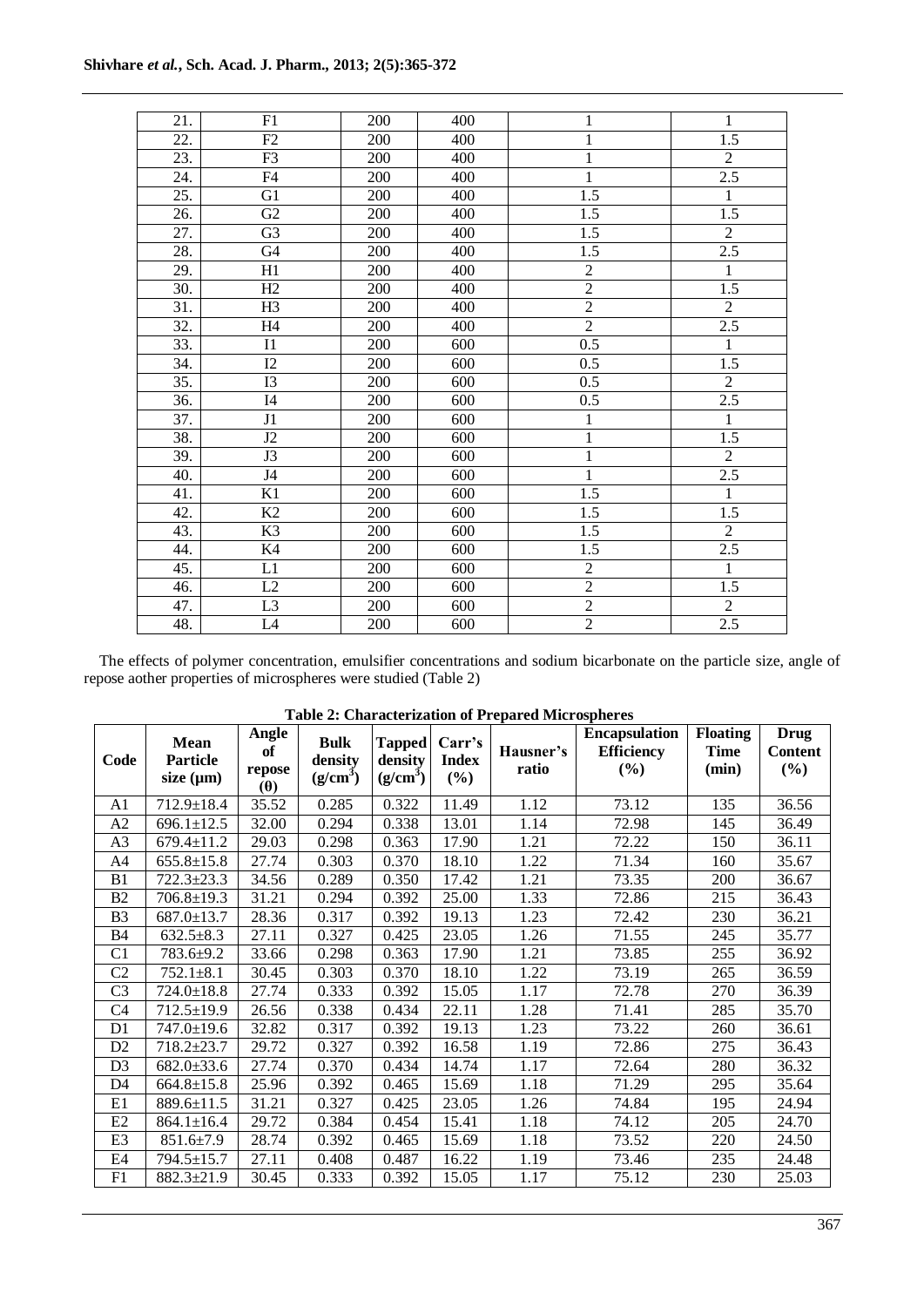| F <sub>2</sub> | $839.5 \pm 12.3$ | 29.03 | 0.357 | 0.416 | 14.18 | 1.16 | 74.92 | 255 | 24.97 |
|----------------|------------------|-------|-------|-------|-------|------|-------|-----|-------|
| F <sub>3</sub> | $791.7 \pm 19.6$ | 28.36 | 0.377 | 0.425 | 11.29 | 1.12 | 74.32 | 270 | 24.77 |
| F <sub>4</sub> | $776.2 + 27.1$   | 26.56 | 0.384 | 0.454 | 15.41 | 1.18 | 73.74 | 285 | 24.57 |
| G <sub>1</sub> | $893.5 \pm 18.7$ | 29.72 | 0.312 | 0.384 | 18.75 | 1.23 | 75.36 | 295 | 25.11 |
| G2             | $868.1 + 22.2$   | 27.74 | 0.317 | 0.392 | 19.13 | 1.23 | 74.89 | 320 | 24.96 |
| G <sub>3</sub> | $803.3 \pm 10.8$ | 25.96 | 0.327 | 0.392 | 16.58 | 1.19 | 74.35 | 335 | 24.78 |
| G4             | $767.4 \pm 22.3$ | 23.02 | 0.333 | 0.392 | 15.05 | 1.17 | 73.82 | 435 | 24.60 |
| H1             | $923.6 \pm 25.6$ | 26.56 | 0.327 | 0.377 | 16.58 | 1.19 | 75.66 | 315 | 25.21 |
| H2             | $876.8 \pm 15.3$ | 24.93 | 0.384 | 0.454 | 15.41 | 1.18 | 74.92 | 325 | 24.97 |
| H <sub>3</sub> | $827.3 \pm 16.1$ | 23.46 | 0.392 | 0.465 | 15.69 | 1.18 | 74.48 | 345 | 24.82 |
| H4             | $812.5 \pm 18.9$ | 22.58 | 0.408 | 0.487 | 16.22 | 1.19 | 73.94 | 390 | 24.64 |
| I <sub>1</sub> | $984.3 \pm 21.2$ | 30.45 | 0.384 | 0.454 | 15.41 | 1.23 | 74.94 | 245 | 18.73 |
| I2             | $979.6 \pm 11.5$ | 28.36 | 0.392 | 0.465 | 15.69 | 1.23 | 74.42 | 255 | 18.60 |
| I3             | $962.8 + 9.8$    | 24.93 | 0.416 | 0.487 | 14.57 | 1.19 | 73.78 | 265 | 18.44 |
| I4             | $955.3 \pm 15.7$ | 23.94 | 0.434 | 0.487 | 10.80 | 1.17 | 73.55 | 270 | 18.38 |
| J1             | $974.5 \pm 29.3$ | 29.03 | 0.357 | 0.416 | 14.18 | 1.19 | 75.36 | 270 | 18.84 |
| J2             | $959.3 \pm 17.9$ | 27.11 | 0.370 | 0.434 | 14.74 | 1.18 | 74.84 | 305 | 18.71 |
| J3             | $921.4 \pm 15.3$ | 25.45 | 0.392 | 0.465 | 15.69 | 1.18 | 74.36 | 310 | 18.59 |
| J4             | $898.2 \pm 19.7$ | 23.46 | 0.408 | 0.487 | 16.22 | 1.19 | 73.88 | 335 | 18.47 |
| K1             | $981.3 \pm 21.5$ | 28.36 | 0.416 | 0.476 | 12.60 | 1.14 | 75.72 | 320 | 18.93 |
| K <sub>2</sub> | $964.5 + 32.1$   | 27.74 | 0.434 | 0.487 | 10.80 | 1.12 | 74.94 | 330 | 18.73 |
| K <sub>3</sub> | $939.8 \pm 19.7$ | 23.02 | 0.465 | 0.540 | 18.56 | 1.22 | 74.48 | 350 | 18.62 |
| K4             | $915.3 \pm 10.9$ | 22.58 | 0.476 | 0.571 | 11.85 | 1.13 | 73.96 | 365 | 18.49 |
| L1             | $979.1 \pm 19.3$ | 27.74 | 0.392 | 0.465 | 15.69 | 1.18 | 75.62 | 375 | 18.90 |
| L2             | $955.3 \pm 11.9$ | 25.96 | 0.408 | 0.487 | 16.22 | 1.19 | 75.42 | 395 | 18.85 |
| L <sub>3</sub> | 939.8±21.8       | 24.41 | 0.434 | 0.487 | 10.80 | 1.12 | 75.34 | 410 | 18.83 |
| L4             | $903.0 \pm 17.3$ | 22.19 | 0.465 | 0.571 | 18.56 | 1.22 | 74.18 | 445 | 18.54 |

The mean diameter of the microspheres significantly decreased with increasing the concentration of surfactants. The more emulsifier added, the less irregular were the microspheres, and the size of the microspheres was reduced. This appears to have resulted from a tightening of polymeric network, leading to microsphere shrinkage as the concentration of emulsifier is increased. On increasing the concentration of drug – polymer ratio,the particle size was increased. This increase in particle size of the microspheres can be attributed to an increase in viscosity with increasing polymer concentrations, which resulted in larger emulsion droplets and finally in greater microsphere size.

On increasing the concentration of drug – polymer ratio,the particle size was increased. This increase in particle size of the microspheres can be attributed to an increase in viscosity with increasing polymer concentrations, which resulted in larger emulsion droplets and finally in greater microsphere size.

The effects of various process and formulation parameters on the drug content and entrapment efficiency of microspheres are shown in Tables 2. As the ratio of drug-polymer increases, encapsulation efficiency increased ; this is due to higher ratio of drug to polymer,which would produce large size droplets with decrease surface area, here diffusion of drug from

such microspheres will be slow, resulting in higher encapsulation efficiency.

The higher drug loading typically results in lower encapsulation efficiency due to higher concentration gradients, which ultimately leads to diffusion of drug out of the polymer/solvent droplets to the external processing medium. Also the viscosity of the polymer solution at higher drug loading was very high and is responsible for the formation of larger polymer/solvent droplets. It caused a decrease rate of entrapment of drug due to slower hardening of the larger particles, allowing time for drug diffusion out of the particles, which tends to decrease encapsulation efficiency. Keeping the drugpolymer ratio constant, there was a significant decrease in encapsulation efficiency of Metoprolol tartrate with increasing the concentration of surfactant for emulsification. This may be due to the fact that the increase in surfactant concentration proportionally increases miscibility of solvents with light liquid paraffin, which may increase the extraction of drug into the processing medium.

The floating test was carried out to investigate the floating ability of the prepared microspheres. Floating microspheres were dispersed in 0.1 N HCl containing Tween 80 (0.02%w/v). Tween 80 was added to stimulate the floating condition of microspheres. Floating ability of different formulations was found to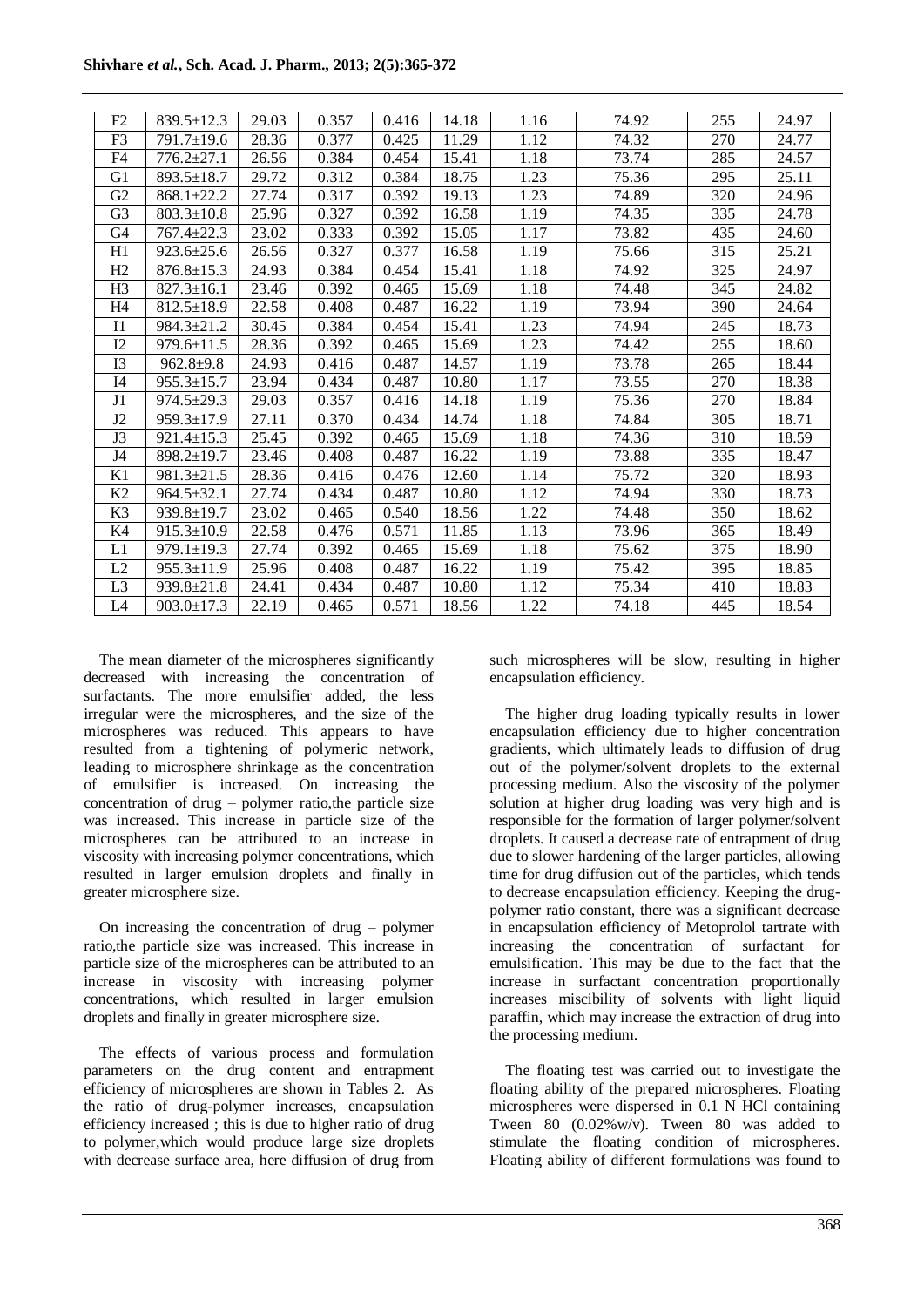be differed according to the polymer ratio and concentration of sodium bicarbonate.

Dissolution studies (Fig.1) were performed first at pH 1.2 for time equivalent to floating time (round figurehours) and then subsequently medium was replaced with fresh pH 7.4 having maintained temperature of 37±0.2ºC. In pH 1.2 the formulation A1 showed 4-5% cumulative drug release, A2 showed 5-6% cumulative drug release ,A3 showed 6-7 cumulative drug release,A4 showed 5-6% cumulative drug release. The low amount of drug release at gastric pH is also advantageous to reduce gastric irritation. After this lag time, complete drug was released within 60-120 minutes about 95.69, 95.80, 96.06, 96.14 for A1,A2,A3 and A4 respectively in phosphate buffer pH 7.4 this is due to the acidic groups of eudragit L100 and S100 gets converted in the salt form hence dissolution in neutral and alkaline condition

The results might also be explained by the fact that the higher polymer content resulted in larger particles with proportionately less drug. As the concentration of Span 80 increased, the faster drug release was observed. This may be attributed to the presence of free drug on the surface of the microspheres with increasing the concentration of Span 80 for emulsification process. The desired drug release with predetermined lag time about 95.00 % was found to be in formulation G3 with desired floating time and hence was designated as optimized batch.

Similar observations were found in the further formulations having drug to polymer ratio 1:2 and 1:3 with increasing concentration of span 80.

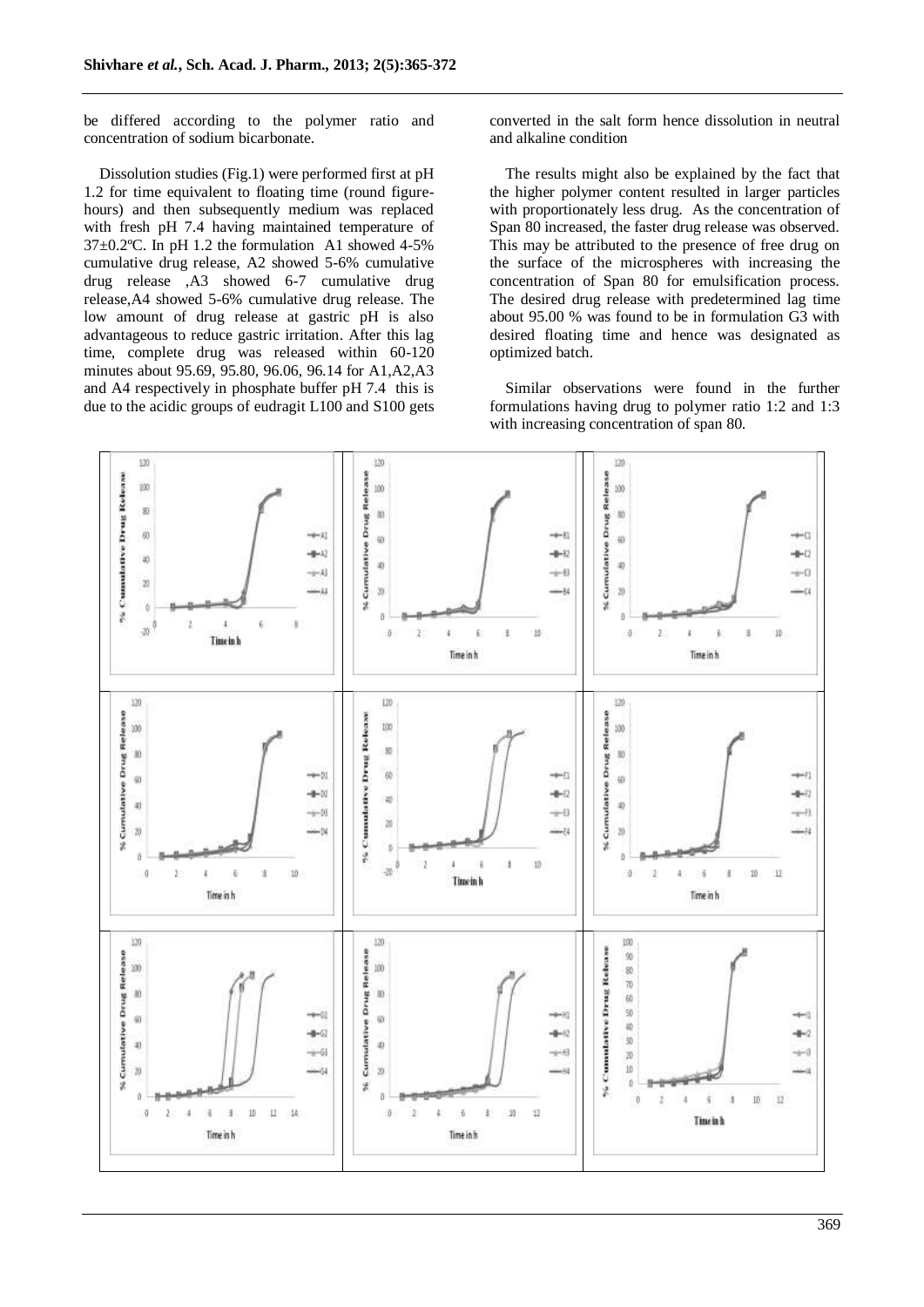

**Figure 1:** *In vitro* **Drug release from various formulations**

The *in vitro* release profiles were applied on various kinetic models in order to find out the mechanism of drug release. The best fit with the highest correlation coefficient was shown in zero-order, Higuchi, and followed by first order equations. The rate constants were calculated from the slope of the respective plots.

The data obtained were also put in Korsmeyer-Peppas model in order to find out n value, which describes the drug release mechanism. The n value of microspheres of different drug to polymer ratio was ranged between 0.619 and 0.702, indicating that the mechanism of drug release was Non-Fickian or anomalous transport.

| Formulation     | Zero order | <b>First order</b><br>equation | Higuchi's<br>equation | <b>Korsmeyer Peppas</b><br>equation |       |
|-----------------|------------|--------------------------------|-----------------------|-------------------------------------|-------|
| Code            | equation   | $\mathbf n$                    |                       |                                     |       |
|                 |            |                                |                       |                                     |       |
| A <sub>1</sub>  | 0.932      | 0.986                          | 0.980                 | 0.997                               | 0.688 |
| A2              | 0.986      | 0.975                          | 0.944                 | 0.989                               | 0.649 |
| A3              | 0.989      | 0.984                          | 0.946                 | 0.992                               | 0.648 |
| A4              | 0.971      | 0.995                          | 0.972                 | 0.993                               | 0.679 |
| B1              | 0.955      | 0.983                          | 0.960                 | 0.991                               | 0.686 |
| B2              | 0.967      | 0.969                          | 0.941                 | 0.989                               | 0.674 |
| B <sub>3</sub>  | 0.933      | 0.972                          | 0.953                 | 0.969                               | 0.694 |
| B4              | 0.974      | 0.984                          | 0.960                 | 0.994                               | 0.655 |
| C <sub>1</sub>  | 0.954      | 0.993                          | 0.985                 | 0.998                               | 0.668 |
| C <sub>2</sub>  | 0.960      | 0.992                          | 0.964                 | 0.995                               | 0.685 |
| C <sub>3</sub>  | 0.988      | 0.992                          | 0.946                 | 0.985                               | 0.692 |
| C <sub>4</sub>  | 0.990      | 0.966                          | 0.912                 | 0.973                               | 0.684 |
| D1              | 0.975      | 0.978                          | 0.937                 | 0.985                               | 0.624 |
| D2              | 0.984      | 0.960                          | 0.895                 | 0.990                               | 0.665 |
| D <sub>3</sub>  | 0.956      | 0.952                          | 0.935                 | 0.978                               | 0.689 |
| D <sub>4</sub>  | 0.980      | 0.914                          | 0.966                 | 0.991                               | 0.619 |
| E1              | 0.975      | 0.978                          | 0.937                 | 0.985                               | 0.624 |
| E2              | 0.982      | 0.934                          | 0.945                 | 0.992                               | 0.621 |
| E3              | 0.968      | 0.945                          | 0.941                 | 0.990                               | 0.693 |
| E4              | 0.970      | 0.987                          | 0.976                 | 0.978                               | 0.639 |
| $\overline{F1}$ | 0.964      | 0.913                          | 0.964                 | 0.977                               | 0.686 |
| F2              | 0.973      | 0.963                          | 0.966                 | 0.983                               | 0.702 |
| $\overline{F3}$ | 0.959      | 0.981                          | 0.925                 | 0.961                               | 0.673 |
| $\overline{F4}$ | 0.984      | 0.950                          | 0.962                 | 0.972                               | 0.642 |
| G1              | 0.986      | 0.975                          | 0.944                 | 0.989                               | 0.649 |
| G2              | 0.967      | 0.969                          | 0.941                 | 0.989                               | 0.674 |
| G <sub>3</sub>  | 0.933      | 0.972                          | 0.953                 | 0.969                               | 0.694 |
| $\overline{G4}$ | 0.954      | 0.993                          | 0.985                 | 0.998                               | 0.668 |
| $\overline{H1}$ | 0.988      | 0.992                          | 0.946                 | 0.985                               | 0.692 |
| $\overline{H2}$ | 0.990      | 0.966                          | 0.912                 | 0.973                               | 0.684 |

**Table 24 : Kinetic Treatment of Drug Release Data of Various Batches**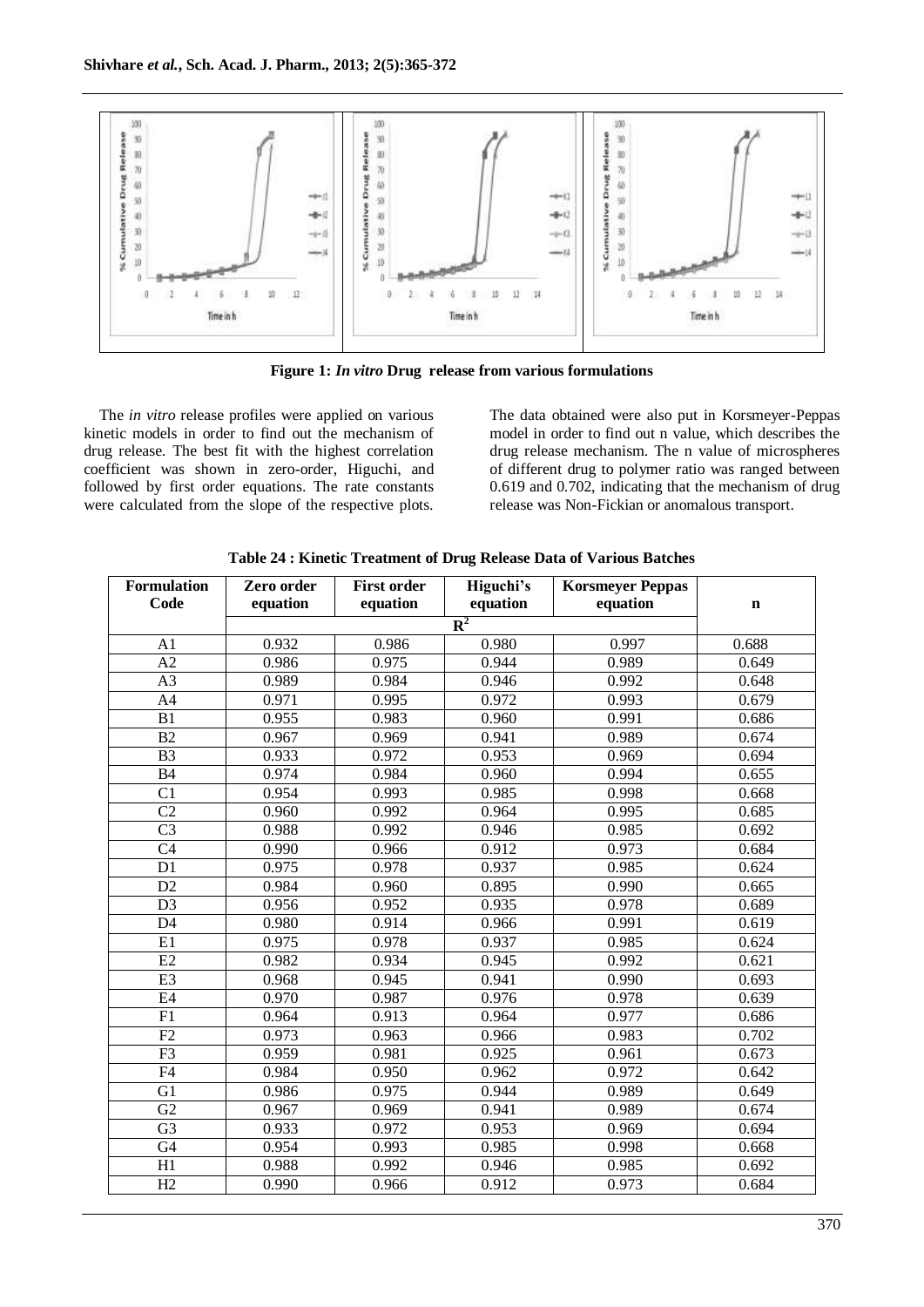| H <sub>3</sub> | 0.932 | 0.986 | 0.980 | 0.997 | 0.688 |
|----------------|-------|-------|-------|-------|-------|
| H <sub>4</sub> | 0.955 | 0.983 | 0.960 | 0.991 | 0.686 |
| I <sub>1</sub> | 0.947 | 0.973 | 0.958 | 0.935 | 0.658 |
| 12             | 0.983 | 0.969 | 0.955 | 0.973 | 0.675 |
| I3             | 0.964 | 0.939 | 0.992 | 0.942 | 0.663 |
| I4             | 0.975 | 0.957 | 0.976 | 0.938 | 0.697 |
| J <sub>1</sub> | 0.963 | 0.998 | 0.976 | 0.993 | 0.688 |
| J2             | 0.949 | 0.959 | 0.985 | 0.955 | 0.692 |
| J3             | 0.989 | 0.966 | 0.952 | 0.963 | 0.635 |
| J4             | 0.983 | 0.996 | 0.965 | 0.971 | 0.629 |
| K1             | 0.966 | 0.967 | 0.958 | 0.974 | 0.684 |
| K <sub>2</sub> | 0.976 | 0.988 | 0.974 | 0.983 | 0.639 |
| K3             | 0.991 | 0.981 | 0.983 | 0.995 | 0.683 |
| K4             | 0.985 | 0.975 | 0.973 | 0.958 | 0.642 |
| L1             | 0.994 | 0.982 | 0.965 | 0.986 | 0.665 |
| L2             | 0.987 | 0.964 | 0.952 | 0.953 | 0.651 |
| L <sub>3</sub> | 0.953 | 0.972 | 0.986 | 0.981 | 0.682 |
| L4             | 0.968 | 0.965 | 0.973 | 0.994 | 0.694 |

Stability studies as per the ICH guidelines for the G3 formulations was performed for a period of 90 days to ascertain whether the drug undergoes any change or degradation during its shelf-life. These samples were checked for changes in physical appearance and drug content at regular intervals (Tables 15 and figures 29). The formulation G3 exhibited no change in physical appearance. Maximum drug was retained by formulation G3 under all storage conditions.

## **CONCLUSION**

Metoprolol tartrate possesses all requisite qualities required for sustained drug delivery system in the form of microspheres.The results proved that prepared microspheres exhibited excellent floating time as well as release at the desired time. In the present work the particle size can be controlled by changing polymer concentration and emulsifier concentration. The drug/polymer mass ratio can dramatically affect the drug content and encapsulation efficiency.Among the various formulation, the formulation G3 was found to be optimum formulation. The formulation G3 containing drug:polymer ratio (1:2), span 80 (2% w/v) and Sodium bicarbonate (1.5%w/v) fulfilled all desirable requirements for formulation of microspheres. Formulation G3 was found to release the drug for 9 h (95.00%) and had particle size of 803.3 µm and follow Korsmeyer-Peppas model in dissolution studies. The batch was stable for 90 days at  $40^{\circ}$ C and 75% RH.

## **REFERENCES**

- 1. Shaji J and Shinde A; Formulation and optimization of floating pulsatile microspheres<br>using response surface methodology. response surface methodology. International Res J of Pharm., 2012; 3(1): 166- 169.
- 2. Somani VG, Shahi SR, Udavant YK, Atram SC, Satpute R and Shinde NM; A floating pulsatile drug delivery system based on hollow

calcium pectinate beads. Asian J of Pharmaceutics, 2009; 3:120-124.

- 3. Badve SS, Sher P, Korde A and Pawar AP; Development of hollow/porous calcium pectinate beads for floating-pulsatile drug delivery. European J of Pharmaceutics and Biopharm., 2007; 65: 85-93.
- 4. Shaji J and Patole V; Novel floating pulsatile approach for chronotherapeutic release of indomethacin. Dhaka University J of Pharm Sci., 2007; 6: 37-41.
- 5. Sharma S and Pawar A; Low density multiparticulate system for pulsatile release of meloxicam. International J of Pharmaceutics, 2006; 313:150-158.
- 6. Ramdas M, Dileep KJ, Anitha Y, Willi P, Chandra PS; Alginate encapsulated bioadhesive chitosan microspheres for intestinal drug delivery*.* J Biomater Appl., 1999;13(4): 290-296.
- 7. Kamel AH; Alginate-diltiazem hydrochloride beads: optimization of formulation factors, *in vitro* and *in vivo* bioavailability. J Microenacapsul., 2003; 20(2): 211-255.
- 8. Chowdary KPR, Rao S; Preparation and evaluation of mucoadhesive microcapsules of indomethacin. Saudi Pharmaceutical Journal, 2003; 11(3): 97-103.
- 9. Sambathkumar R, Venkateswaramurthy N, Vijayabaskaran M, Perumal P; Formulation of clarithromycin loaded mucoadhesive microspheres by emulsification-internal gelation technique for anti *helicobacter pylori*  therapy. Int J Pharm and Pharmaceutical Sci., 2011; 3(2):173-179.
- 10. O'Neil MJ, Smith A, Heckelman PE, editors; The Merck Index.  $13<sup>th</sup>$  edition, Whitehouse station, NJ: Merck and Co. Inc; 2001: 1771, 954, 563, 850.